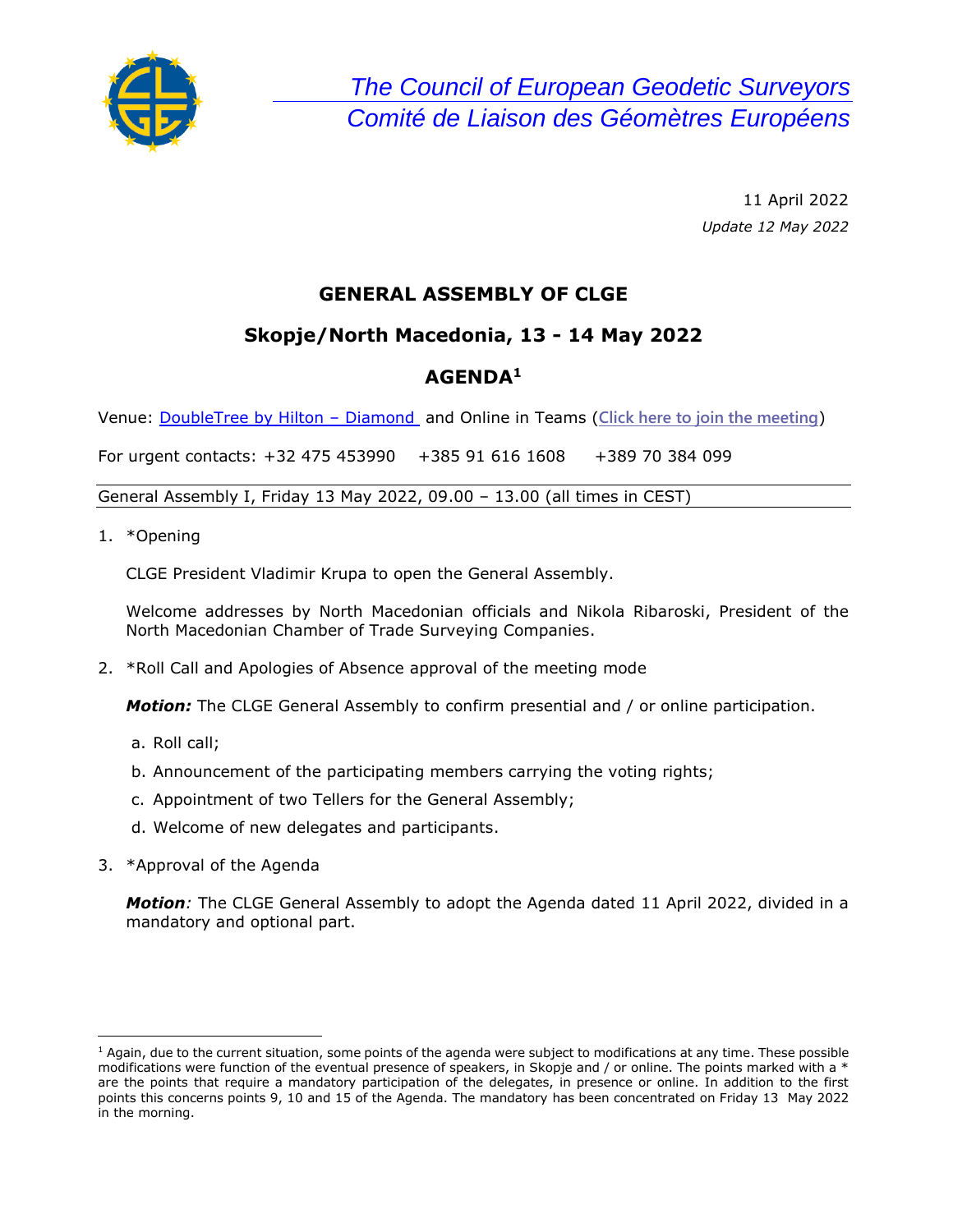

4. \*Approval of the Minutes of the GA in Saariselkä (FI), 26-27 September 2021

*Motion:* The CLGE General Assembly to adopt the minutes dated 08 January 2022.

5. \*Financial affairs

#### Report by the Treasurer

The CLGE Treasurer, Nicolas Smith, to answer questions about the overall financial situation at hand, the Accounts and Balance 2021.

If required: The CLGE Treasurer also to present the adapted Budget of 2022 A including an update about the invoices for the fees<sup>2</sup>.

Auditors Report and Approval of the Accounts 2021

Report and recommendations on the 2021 accounts, to be presented by the Auditor(s).

*Motion 1:* The CLGE General Assembly to adopt the report of the Auditors, to approve the Accounts for 2021, and to give discharge to the Treasurer and the Executive Board members.

*Motion -:* If required, the CLGE General Assembly to approve the revised Budget 2022 A, as tabled by the Executive Board.

*Motion 2:* The CLGE General Assembly to confirm or appoint new Auditors for 2022.

6. \*Report by the President and CLGE Executive-Board

The activities since the last General Assembly to be presented by the CLGE President and the Ex-Board Members.

- EU affairs (Michalis Kalogiannakis);
- Projects and Blue Surveying (Enrico Rispoli);
- Digital Strategy (Duncan Moss);
- Young Surveyors and EUSPA (Jānis Klīve);
- Professional Practice and Standards, Statutes and Internal Rules (Thomas Jacubeit);
- IG-PARLS (Matjaž Grilc).

**Motion** *:* The CLGE General Assembly to approve the report and activities since the last General Assembly in Saariselkä.

<sup>&</sup>lt;sup>2</sup> Whenever necessary these documents are consolidated with the IG-PARLS financial data.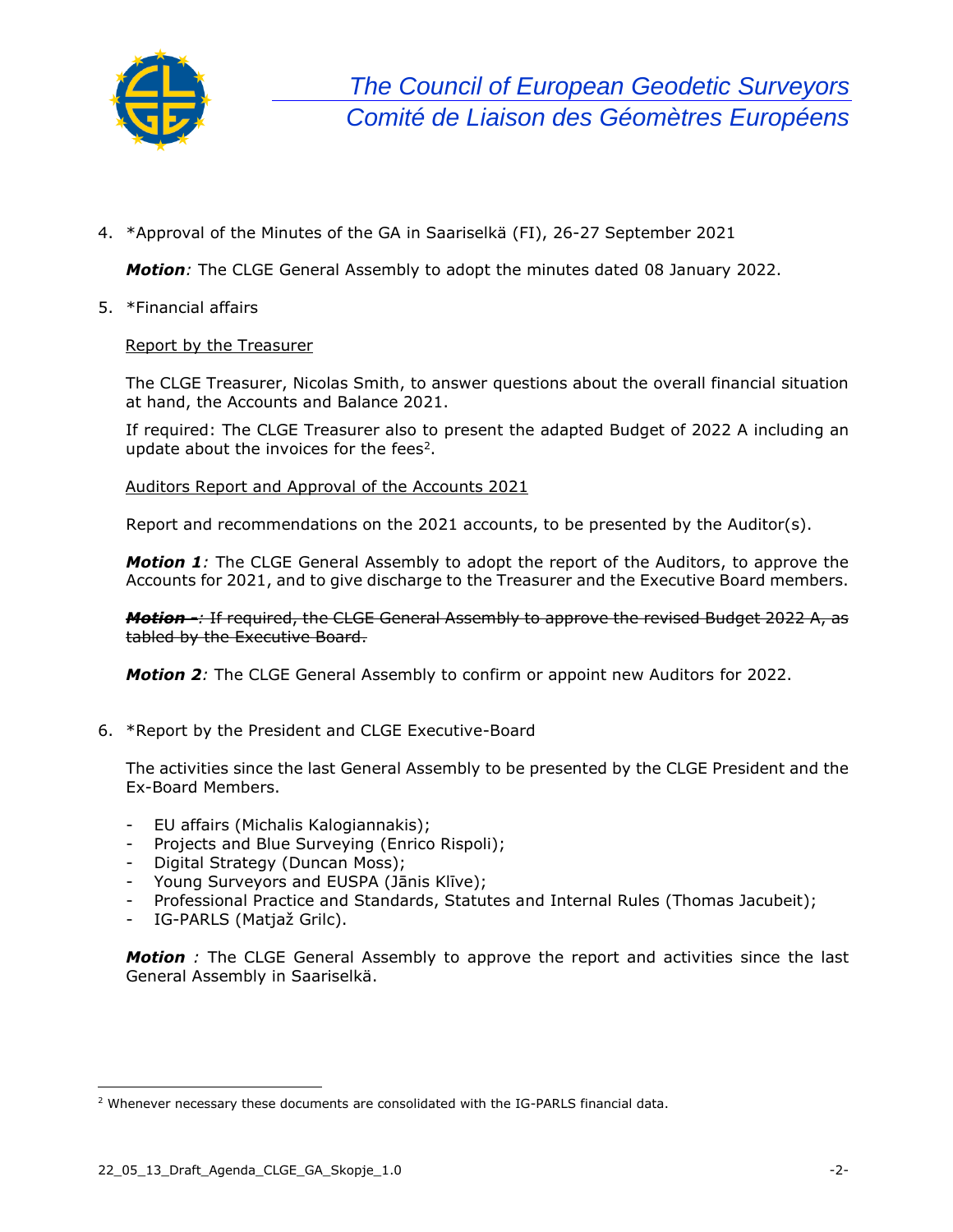

### General Assembly II, Friday 13 May 2022, 14.30 – 18.00 (CEST)

### 7. \*Membership Affairs

a. War in Ukraine

CLGE's response to the war in Ukraine and its effects on the membership.

b. Member presentations

Partner and National presentations (deadline: 02 May 2022).

- GEOHRVATSKA Spatial Data Of The Republic Of Croatia, Authors: Iva Gašparović, Ljerka Marić, Tomislav Ciceli, Damir Šantek, presenter Tanja Rodin.
- Nikola Vučić Croatian modern Utility lines cadastre, presenter Nikola Vučić
- Evolving Registration How Do Established Registrars Embrace Change? Dave Stow, Ordnance Survey.
- Reflections on the shape of good governance: Standards and Regulation, Dr Diane Dumashie, FIG Vice-President.
- Digitalisation and Cooperation: Aleksandar Postolovski, from Geo Wild Mak, authorized distributer of Leica Geosystems
- Kristina Mitić Arsova (FAO-office in Skopje) Land Consolidation in North Macedonia.
- 8. Workshops / Exchanges
	- Topics

Based on the level of participation of speakers, delegates and partners, the following workshops / exchanges are considered, either in plenary or in rotating sessions. In function of these different workshops, other points in the agenda might be impacted<sup>3</sup>:

#### Plenary Workshops

- (1) The European Surveyors Act (Vladimir Krupa and Florian Lebourdais);
- (2) From Women in Surveying to Diversity, Equity and Inclusion (Blaženka Mičević);
- (3) Mining Cadastre (Teodora Gavrilescu);
- (4) The Role of Surveyors in Mediation (Sarah Sherlock);

Introduction to the Rotating workshop

<sup>&</sup>lt;sup>3</sup> The topics that were removed from the list can be chosen as future subjects. Delegates are always invited to come forward with new suggestions.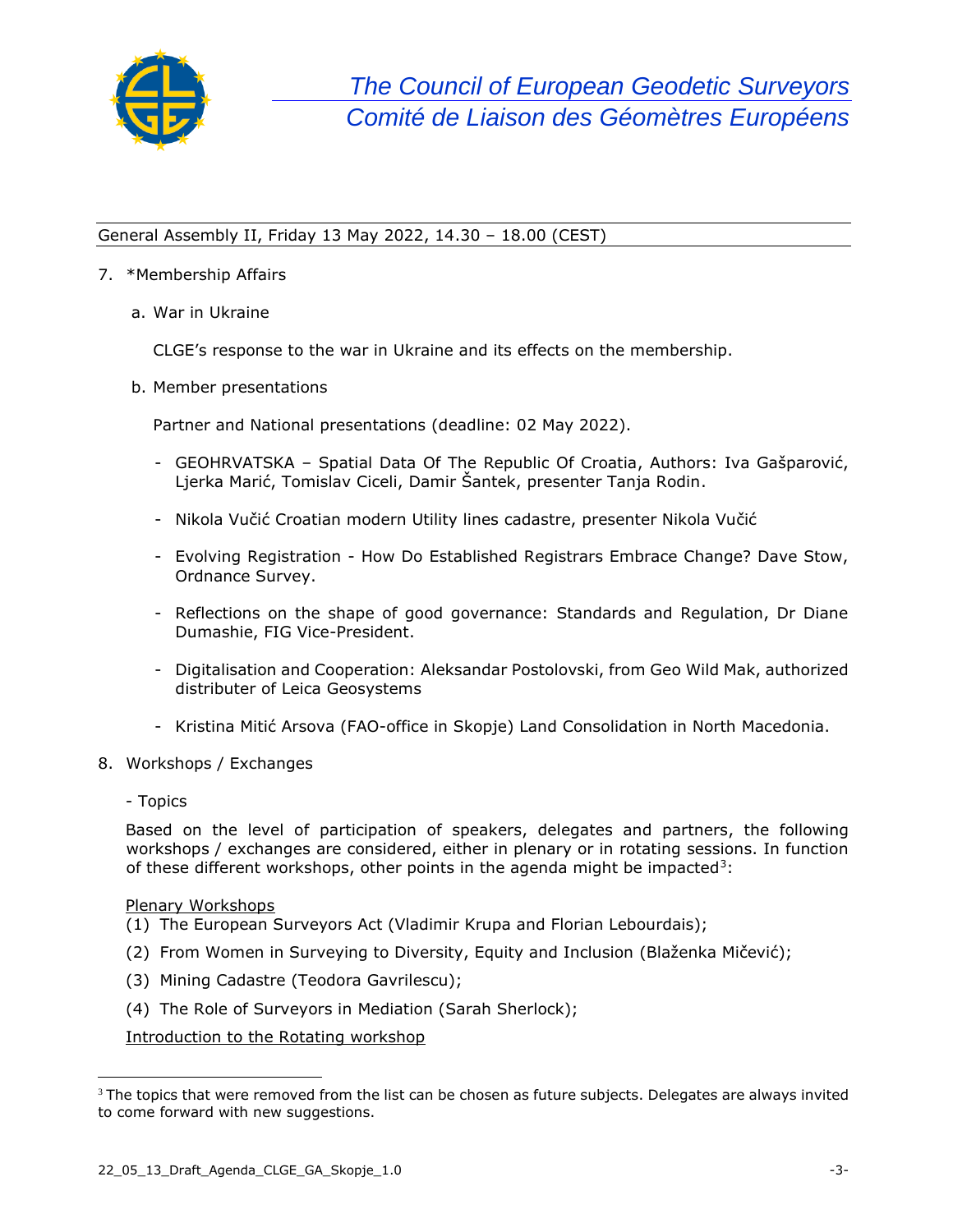

- (5) The Land Administration Domain Model an Introduction (Eftychia Kalogianni);
- (6) The Condominium project (Matjaž Grilc);
- (7) [GISCAD-OV](http://www.giscad-ov.eu/) (Ivars Nudiens, Florian Lebourdais and Maurice Barbieri).
- 9. \*CLGE Autumn General Assembly 2022 28-29 October 2022

The Spanish delegation to present the preparations for the next General Assembly, in Sevilla, Andalusia.

10. \* The 8<sup>th</sup> CLGE Conference of the European Surveyor, 27 October 2022

Vladimir Krupa, Enrico Rispoli and the Spanish delegation to present the preparations for the 8<sup>th</sup> CLGE Conference of the European Surveyor and GI.

11. INTERGEO

DVW or BDVI to make an announcement about the coming edition(s).

12.FIG

Vladimir Krupa to present the overall cooperation with FIG.

Jean-Yves Pirlot to report about the Forum of Regional Bodies / Members Association Forum and GSD activity.

Ferah Pirlanta Köksal to report about FIG YSEN.

#### 13.CLGE – IG-PARLS

- a. Reporting on the IG-PARLS activities;
- b. Signing of the Code of Professional Qualifications for Property Surveyors, status and open invitation.
- 14. European / International Affairs brief updates
	- c. ILMS (Thomas Jacubeit);
	- d. euREAL and IPMS (Thomas Jacubeit / Frederic Mortier);
	- e. IESC (Duncan Moss, see also presentation by Diane Dumashie);
	- f. European Requirements for Cadastral / Property Surveyors, including the cooperation with PCC (Nicolas Smith and or Jean-Yves Pirlot);
	- g. Engagement with the EU (all).